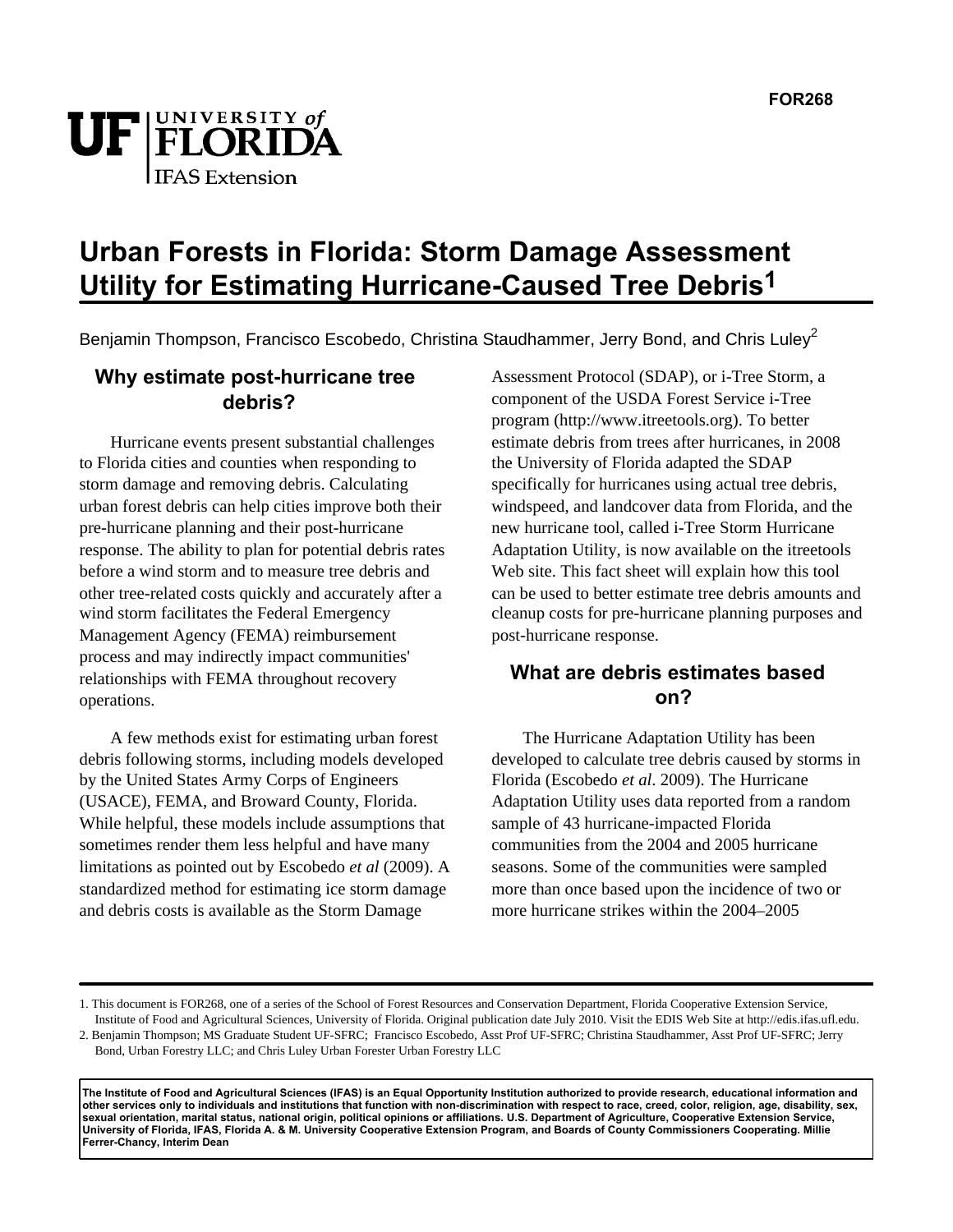hurricane seasons. (See fig. 1 and table 1).This Florida-specific debris assessment protocol can estimate potential damage before a storm and report tree debris and damage after a storm. The Hurricane Adaptation Utility is based on data collected from a random sample of communities affected by Hurricanes Charley, Francis, Ivan and Jeanne in 2004 and Dennis, Katrina and Wilma in 2005 (See table 1).



**Figure 1.** Locations of sampled communities in Florida and delineation of Eco-Regions as defined by the USDA Forest Service.

Average debris totals and costs were determined based on information collected from sampled communities' project worksheet records from 2004 to 2005 (Staudhammer *et al*., 2009). Total debris management costs for all regions averaged \$21.50 per cubic yard (CY) for every 100 feet of street in the sampled communities. For the purposes of estimating the volume of downed tree debris, a cubic yard is 100 linear feet of street right of way. Rates of debris production ranged widely according to the strength of the storms. According to its capacity to generate debris, each hurricane was categorized as a low, moderate, or high damage storm. The tree debris averages per 100 feet of street segment were 0.77 CY for low-damage storms, 4.44 CY for moderate-damage storms, and 22.85 CY for high-damage storms. Reported unit tree removal and pruning costs (where available) averaged \$447 per individual tree removal and \$147 for individual hazard tree pruning. Data from central Florida indicated that the hourly rate for a fully equipped tree crew was \$50. These values may be used as defaults for the Hurricane Adaptation Utility, however locally

known costs can be substituted in the Utility to calculate a more accurate result.

#### **How debris estimates are made:**

The Hurricane Adaptation Utility is an ExcelTM-based debris spreadsheet and is now available as the i-Tree Storm Hurricane Adaptation Utility (http://itreetools.org/storm/index.php). It uses information commonly available from state, urban, and community forestry coordinators as well as online sources such as Nowak and Greenfield (2009) which provide tree density, storm category, population, tree canopy, and urbanized land cover information for debris calculations. To estimate debris using the tool, users provide data in response to 5 standardized prompts, namely: 1. Costs for debris disposal, 2. If tree removal costs are separate from debris removal costs, 3. If tree pruning costs are separate from debris removal costs, 4. Miles of public streets and, 5. A debris rate of high, medium or low. Specific details can be found in the i-Tree Storm User's Manual (i-Tree 2010). Existing debris rates in the i-Tree Storm Hurricane Adaptation Utility are default values based on state-wide averages reported to FEMA in Florida during the 2004 and 2005 hurricane seasons (Escobedo *et al*., 2009; Staudhammer *et al*., 2009).

#### **How this information can be used:**

Values from Table 1 can be used to better understand potential tree debris rates from different hurricane intensities and for pre-hurricane planning purposes. Also, default estimates in the i-Tree Storm Hurricane Adaptation Utility can be improved by adjusting default values with the region-specific data from Table 1. Users can compare their community to other communities with similar population densities, geographic locations, ecoregions, percent tree cover and tree density, and then find the closest match in Table 1 for their forecasted storm in order to estimate the appropriate debris rate to enter in the tool. Advanced users can substitute values from Table 1 for the default debris rate values in "DamageBrush" Tables in the "Codes" worksheet and use Staudhammer *et al.*'s article, "Patterns of urban tree debris from the 2004 and 2005 Florida hurricane season: A technical note" (2009) to adjust debris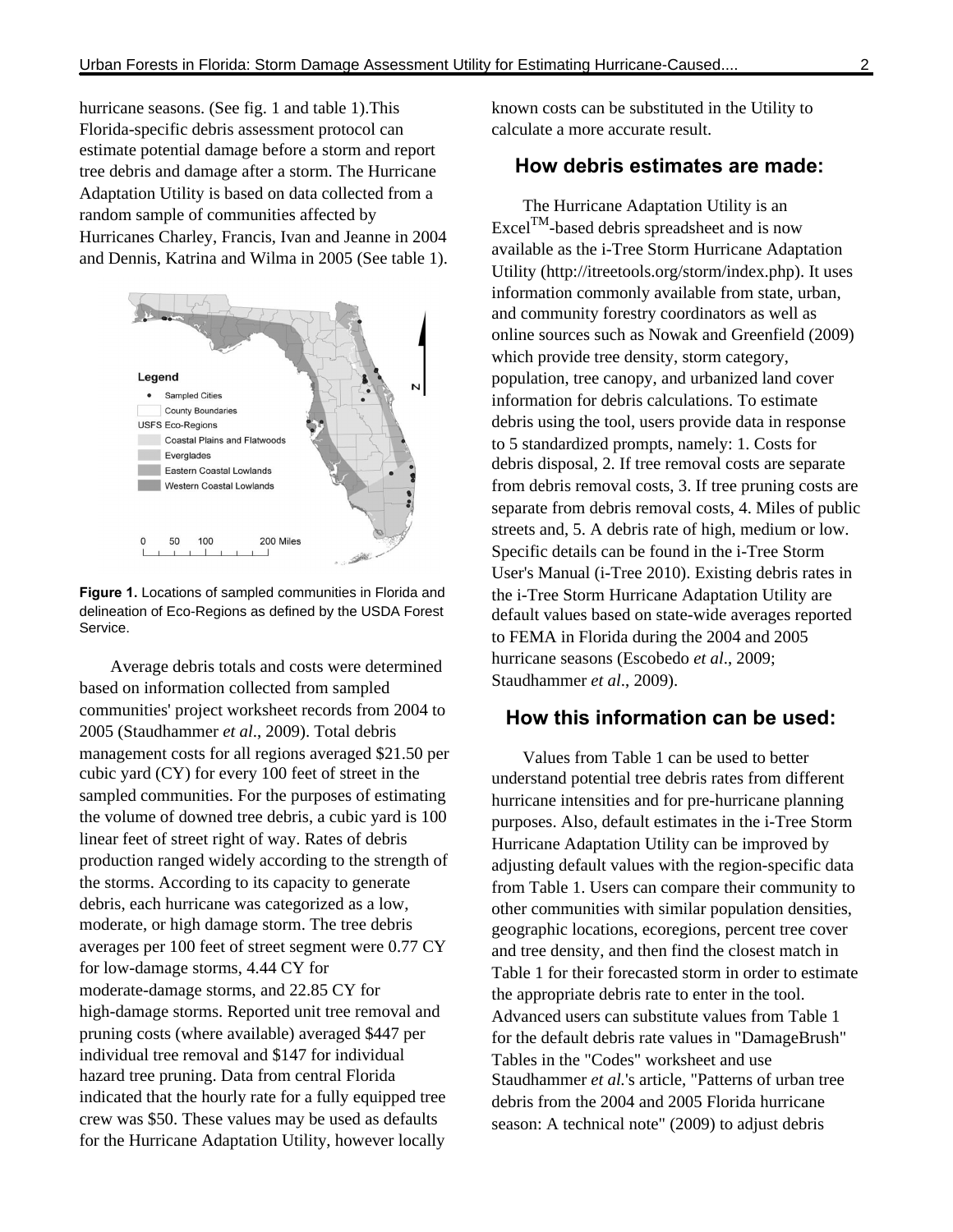removal costs for more region-specific values (See i-Tree, 2010 for specific details).

## **The benefits of improved debris estimation for Florida cities and counties:**

Accurate tree debris estimates may improve a community's pre-storm planning and post-storm response. Examples of improvements to storm preparedness may include:

- Development of pre-hurricane planning and post-hurricane response management systems
- Identification of staging sites and development of debris work contracts
- Procurement of contractors and enlistment of additional human resources
- Development of municipal policies and ordinances that improve community effectiveness in the face of future hurricane events
- Improvement of interagency coordination and communications with emergency management agencies.

Estimating hurricane-caused tree debris can be challenging because hurricanes are such complex and varied storms. While the i-Tree Storm Hurricane Adaptation Utility cannot entirely eliminate this complexity, it can improve our ability to estimate hurricane-tree debris generation and assist in storm preparation and response among Florida cities and counties. The tool is currently available and can be downloaded for free as part of the i-Tree suite of urban and community forestry software (www.itreetools.org).

## **Additional Literature**

Escobedo, F., C. Luley, J. Bond, C. Staudhammer, and C. Bartel. 2009. A hurricane debris and damage assessment for Florida urban forests. Arboriculture and Urban Forestry, 35(2): 100–106.

Escobedo F., R. Northrop, and W. Zipperer. 2007. Developing an urban forest management plan for

hurricane-prone communities. University of Florida- IFAS, EDIS FOR 121/FR176. http://edis.ifas.ufl.edu/document\_fr176

i-Tree, 2010. I-Tree Storm User's Manual v 3.0. http://itreetools.org/resources/manuals/i-Tree%20Storm%20Users%20Manual.pdf

Nowak D.J. and Greenfield E.J. 2009. Urban and Community Forests of the Southern Atlantic Region. USDA Forest Service, Northern Research Station, General Technical Report NRS-50. 90p. http://www.nrs.fs.fed.us/pubs/gtr/gtr\_nrs50.pdf

Staudhammer, C., F. Escobedo, C. Luley, and J. Bond. 2009. Patterns of urban tree debris from the 2004 and 2005 Florida hurricane season: A technical note. Southern Journal of Applied Forestry, 33(4): 193–196.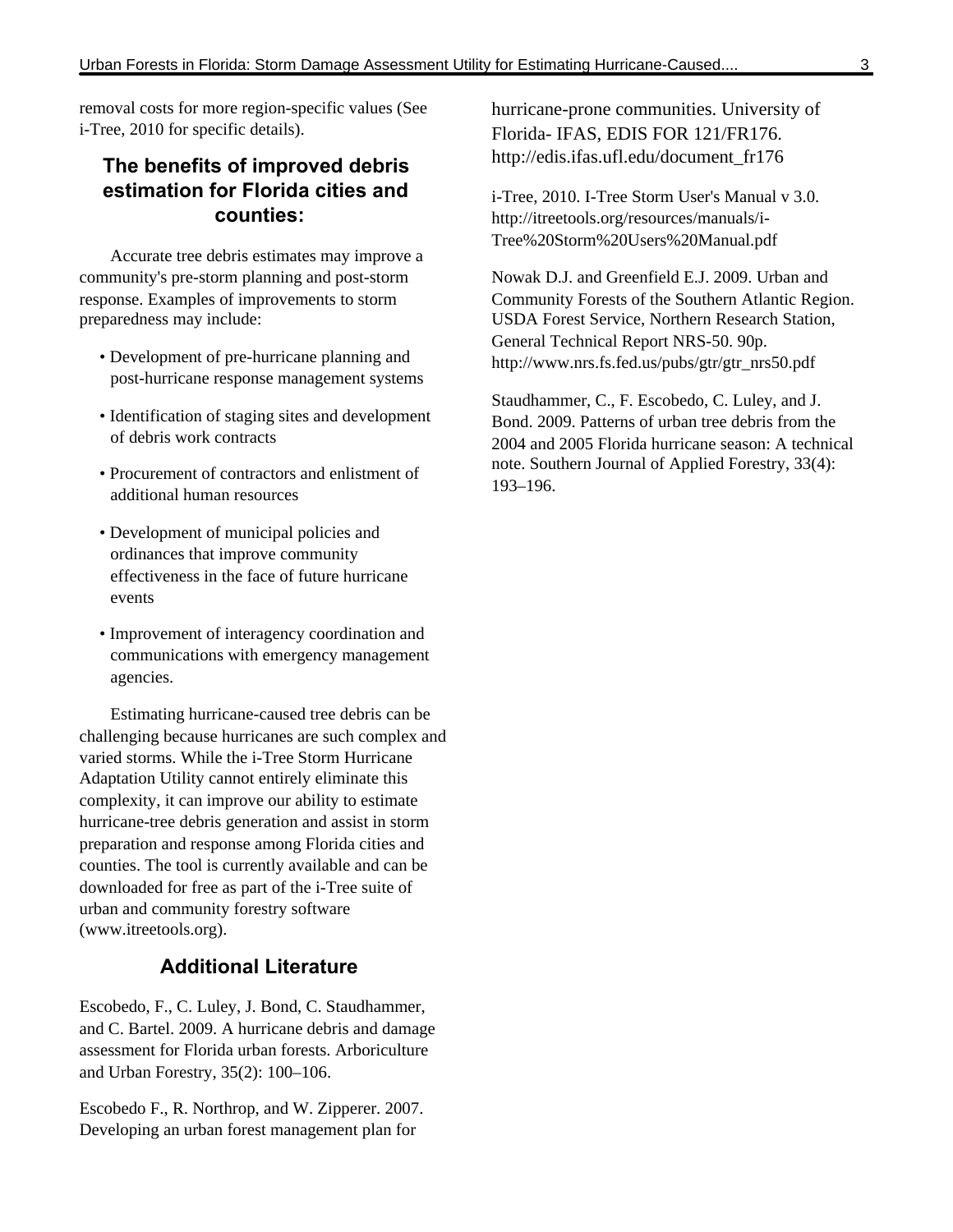**Table 1.** Descriptive statistics for a sample of communities affected during the 2004 and 2005 Florida hurricane seasons. Communities generating less than 50 cubic yards per mile for individual hurricanes are not included. Some communities appear more than once due to multiple hurricane landfalls.

| Eco-region/city                                   | <b>Hurricane</b><br>(sustained wind<br>speed; mi/hour*) | $%$ Tree<br>cover** | %<br><b>Developed</b><br>land** | % Tree<br>cover in<br>developed<br>areas** | <b>Population</b><br>density<br>year 2000<br>$(\#/\text{mi}^2)$ | Vegetation<br>debris<br>(yards $^3$ /mi) |  |  |  |  |
|---------------------------------------------------|---------------------------------------------------------|---------------------|---------------------------------|--------------------------------------------|-----------------------------------------------------------------|------------------------------------------|--|--|--|--|
| <b>Eastern Coastal Lowlands</b>                   |                                                         |                     |                                 |                                            |                                                                 |                                          |  |  |  |  |
| <b>Atlantic Beach</b>                             | Frances (54)                                            | 26                  | 71                              | 27                                         | 3584                                                            | 160.9                                    |  |  |  |  |
| <b>Daytona Beach Shore</b>                        | Frances (54)                                            | 30                  | 41                              | 13                                         | 1093                                                            | 245.4                                    |  |  |  |  |
| Edgewater                                         | Frances (54)                                            | 33                  | 63                              | 21                                         | 1872                                                            | 374.8                                    |  |  |  |  |
| <b>Fort Pierce</b>                                | Frances (54)                                            | 10                  | 81                              | 5                                          | 2545                                                            | 276.6                                    |  |  |  |  |
| <b>Port Orange</b>                                | Charley (68)                                            | 28                  | 66                              | 16                                         | 1855                                                            | 973.4                                    |  |  |  |  |
| Average                                           | All storms                                              | 25.4                | 64.4                            | 16.4                                       | 2189.8                                                          | 406.22                                   |  |  |  |  |
| <b>Everglades</b>                                 |                                                         |                     |                                 |                                            |                                                                 |                                          |  |  |  |  |
| <b>Atlantis</b>                                   | Wilma (70)                                              | 13                  | 92                              | 11                                         | 1463                                                            | 1573.9                                   |  |  |  |  |
| <b>Belle Glade</b>                                | Jeanne (45)                                             | 4                   | 72                              | 2                                          | 3206                                                            | 236.4                                    |  |  |  |  |
| <b>Belle Glade</b>                                | Wilma (70)                                              | $\overline{4}$      | 72                              | $\overline{2}$                             | 3206                                                            | 1225.2                                   |  |  |  |  |
| Golf                                              | Wilma (70)                                              | 20                  | 94                              | 19                                         | 277                                                             | 2142.9                                   |  |  |  |  |
| <b>Greenacres</b>                                 | Wilma (70)                                              | $\,6\,$             | 96                              | $\overline{4}$                             | 5918                                                            | 316.5                                    |  |  |  |  |
| <b>Lauderdale Lakes</b>                           | Wilma (70)                                              | 4                   | 95                              | 3                                          | 8832                                                            | 512.3                                    |  |  |  |  |
| <b>North Lauderdale</b>                           | Katrina (52)                                            | $\boldsymbol{9}$    | 89                              | 5                                          | 8319                                                            | 54.5                                     |  |  |  |  |
| Opa-locka                                         | Wilma (70)                                              | 2                   | 95                              | 1                                          | 3452                                                            | 796                                      |  |  |  |  |
| <b>Palm Beach Gardens</b>                         | Frances (54)                                            | 23                  | 38                              | $\,8\,$                                    | 630                                                             | 164.9                                    |  |  |  |  |
| <b>Palm Springs</b>                               | Frances (54)                                            | 3                   | 96                              | 2                                          | 7261                                                            | 699.8                                    |  |  |  |  |
| <b>Pembroke Pines</b>                             | Katrina (52)                                            | $\overline{7}$      | 75                              | $\overline{4}$                             | 4466                                                            | 128.6                                    |  |  |  |  |
| Average                                           | All storms                                              | 9.1                 | 84.2                            | 5.9                                        | 4382.4                                                          | 713.73                                   |  |  |  |  |
| <b>Coastal Plains &amp; Flatwoods</b>             |                                                         |                     |                                 |                                            |                                                                 |                                          |  |  |  |  |
| <b>Belle Isle</b>                                 | Jeanne (45)                                             | 31                  | 63                              | 25                                         | 2873                                                            | 633.8                                    |  |  |  |  |
| De Land                                           | Charley (68)                                            | 34                  | 63                              | 19                                         | 1317                                                            | 86.4                                     |  |  |  |  |
| <b>Debary</b>                                     | Frances (54)                                            | 40                  | 46                              | 19                                         | 853                                                             | 475.6                                    |  |  |  |  |
| <b>Deltona</b>                                    | Frances (54)                                            | 28                  | 68                              | 16                                         | 1943                                                            | 388.2                                    |  |  |  |  |
| <b>Orange City</b>                                | Charley (68)                                            | 41                  | 57                              | 18                                         | 1091                                                            | 187.4                                    |  |  |  |  |
| Oviedo                                            | Charley (68)                                            | 43                  | 47                              | 14                                         | 1739                                                            | 1396.3                                   |  |  |  |  |
| <b>Average</b><br><b>Western Coastal Lowlands</b> | All storms                                              | 36.2                | 57.3                            | 18.5                                       | 1636                                                            | 527.95                                   |  |  |  |  |
| Clearwater                                        | Jeanne (45)                                             | 10                  | 91                              | $6\phantom{1}$                             | 4302                                                            | 99.6                                     |  |  |  |  |
| <b>Destin</b>                                     | Ivan $(51)$                                             | 15                  | 85                              | 13                                         | 1477                                                            | 696.5                                    |  |  |  |  |
| <b>Destin</b>                                     | Dennis (64)                                             | 15 <sub>1</sub>     | 85                              | 13                                         | 1477                                                            | 119.1                                    |  |  |  |  |
| <b>Fort Walton Beach</b>                          | Ivan $(51)$                                             | 18                  | 95                              | 17                                         | 2683                                                            | 1131.1                                   |  |  |  |  |
| <b>Fort Walton Beach</b>                          | Dennis (64)                                             | 18                  | 95                              | 17                                         | 2683                                                            | 714.3                                    |  |  |  |  |
| <b>Gulf Breeze</b>                                | Ivan $(51)$                                             | 45                  | 46                              | 27                                         | 1192                                                            | 3204.5                                   |  |  |  |  |
| <b>Gulf Breeze</b>                                | Dennis (64)                                             | 45                  | 46                              | 27                                         | 1192                                                            | 1190.5                                   |  |  |  |  |
| <b>Gulf Breeze</b>                                | Katrina (52)                                            | 45                  | 46                              | 27                                         | 1192                                                            | 137.7                                    |  |  |  |  |